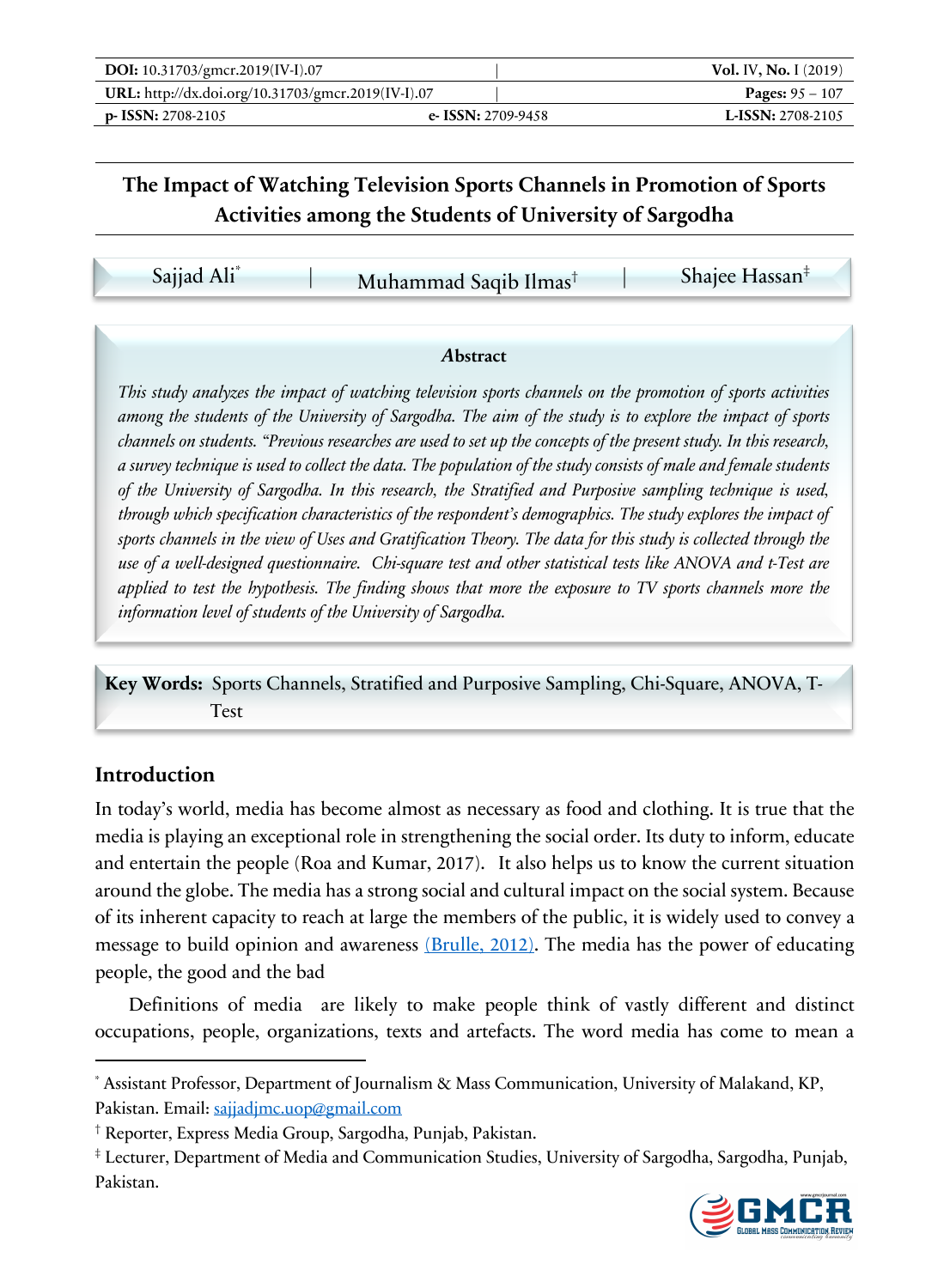variety of things, in a similar fashion to sport, but in far greater complexity and breadth. According to Briggs and Rayle (2005), ancient Greeks and Romans considered the study of oral and written communication important, as did scholars during the Middle Ages and the Renaissance. It was not until the 1920s, however, that people referred to the concept of 'the media'. In contemporary usage, the term media typically applies to two separate yet related elements. First, media refers to the means of mass communication, such as television, radio, newspapers or the internet. Importantly, within one form, such as television, there are many different types, such as commercial, public, independent and community (Jenkins et al., 2018). Furthermore, these types also have various levels. For example, a commercial media organization might own national television networks through to local stations that service a city or town. Second, media refers to those people employed within an organization such as a television station or newspaper, such as journalists and editors. It is important to note that these two definitions span a variety of meanings that are context-specific. In reference to broadcasting regulation, the media might be interpreted as the entire industry, which in turn might be national or global (Getz and Page, 2016).

### **Sports**

Sport means all forms of physical activity which, through casual or organized participation, aim at expressing or improving physical fitness and mental well-being, forming social relationships or obtaining results in competition at all levels (Wood et at., 2017).

## **Importance of Sports**

Sports play a vital role in the personality development of youth. It makes them physically healthy, active and mentally alerts, and also reduces their risk for health problems. It enables them to live in a healthy and competitive environment. It develops in them team-work, self-discipline, sportsmanship, leadership and socialization (Corbin and Masurier, 2012). Sports channels are playing a vital role in the promotion of sports. Especially in youth, sports activities are being adopted by watching sports channels. During the world cup of different sports, a game phobia can be seen in youth. There has also been a very rapidly growing quantity of academic writing. Many publications concerned with sport in general also include chapters focusing on mediated sport; a reflection on the fact that sport and the media have become associated to such an extent that it is often difficult to discuss sport in modern society without acknowledging its relationship with the media (Pedersen et al., 2020). Indeed, in recent years the study of media sport has become a central theme within the sociology of sport and other books on sport generally also address the media. As Schaffer and Smith suggested that 'blur the boundaries between sports and other forms of popular culture – they often engage with the media (Postma et al., 2017).

Further evidence of spectators' increasing interest in sports can be measured in media time allotted to sports programming. In 1960, the three major networks broadcast a total of 300 hours of sports; by 1988, that figure rose to over 1800 (Madrigal, 1995). "This 500 percent increase is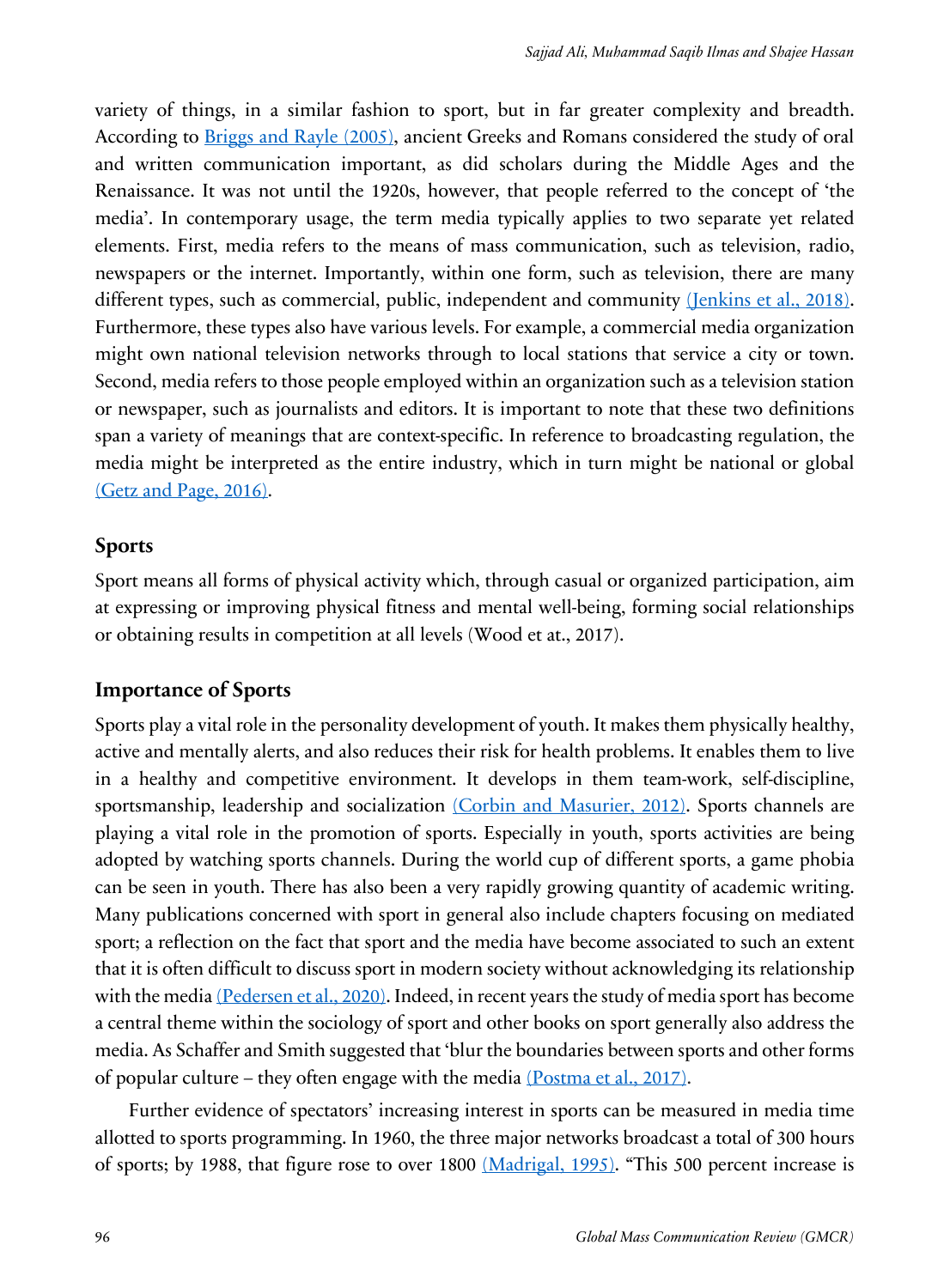even more dramatic when one considers that it does not include the Entertainment and Sports Programming Network (ESPN), which broadcasts sports programming 24 hours a day..." (Madrigal, 1995, 206). And lastly, society's addiction to sports is even illustrated through the number of money advertisers are willing to spend during national sporting events. In 2004, a 30 second time slot aired during the Super Bowl cost an advertiser a record \$2.4 million (Attner, 2004), proving that corporations such as Pepsi Cola, Bud Light, and McDonald's trust the world is watching.

## **Objectives of the study**

In the view of the overall project, the objective of the study includes, in broad.

- To find out the role of sports channels in the promotion of games.
- To obtain the extent of the interest of university students in watching television sports channels.
- To investigate the watching habits of sports channels on university students.
- To dig out the gratification level of students of the University of Sargodha with sports channels.
- To identify the trends and development of Sports activities in the students of the University of Sargodha.

## **Literature7Review**

Literature examination is considered to be a significant step for a researcher as it enables him to analyze the related literature from diverse sources, e.g. internet and major books. It is required for the achievement of the study to have an organized and rational review of the literature. Here is an attempt to have a literature examination on The Impact of Watching Television Sports Channels in the Promotion of Sports Activities among the Students of the University of Sargodha. Underneath is the evaluation of related studies that were conducted in different countries.

According to Crabb and Goldstein (1991), sports have played an important part in Western civilization. Sport can refer to any diverting activity. However, even in early societies, such as that of the Egyptians, participation in sports was defined mainly as the playing of competitive games. People's relationship to sports was broken into two distinct roles: players and spectators. Over the history of civilization, sports have acted as a source of community pride, an outlet for aggression, and a way to teach some of the values important to society. In the early 1900s, a new dimension was added to the role of sports spectatorship - mass communication. The broadcasting of sports over the radio in 1921 increased the audience size, in both geographic and social distribution, as well as created the opportunity for "simultaneity of experience (Crabb & Goldstein, 1991, p. 360). In 1936, mass communication and sports became further integrated when the Berlin Olympic Games were televised in the Berlin locale. Soon thereafter, the 19 United States began televising sports, creating a nationwide, and later a worldwide, market for major and minor sportst1 (p. 360).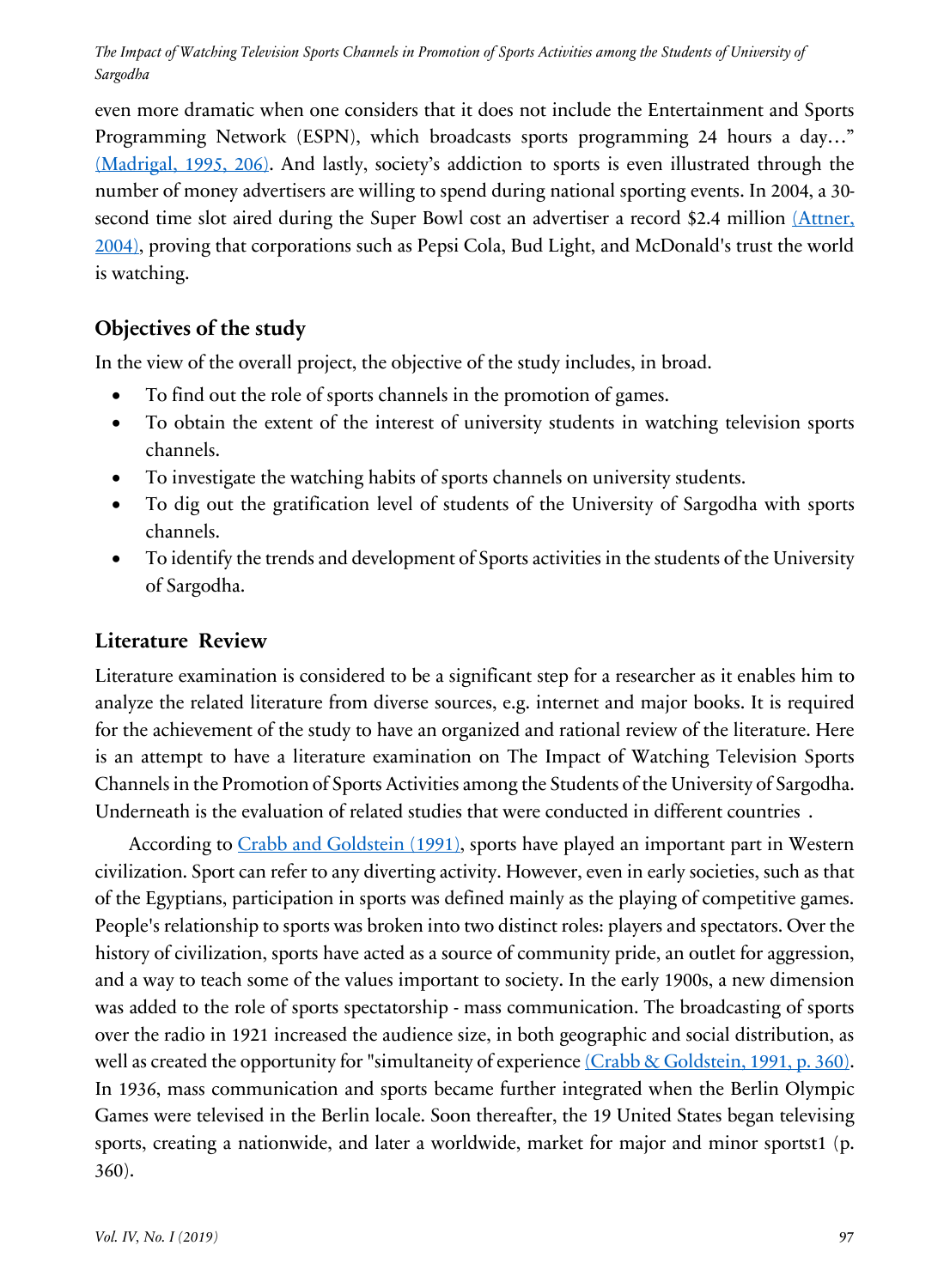Sports play an integral part of American culture. With over 95% of American homes owning at least one television (Duncan & Brummett, 1989), it is no surprise that the role of televised sports is continuing to grow in importance in our society. Recent studies have indicated that over 75% of the population is at least "somewhat interested in watching televised sporting events (Gantz & Wenner, 1991, p. 236). However, "despite its enormous social and economic impact, very little systematic analysis had been made of sports spectators (Jackson, 1988, p. 314). This is an uprising, especially when one considers that throughout history, "humankind's involvement with sport has been overwhelmingly characterized by spectatorship rather than actual athletic participation (Loy, 1981, p. 262). There is an ongoing argument about whether watching televised sports is better than attending the actual competition. Zillmann, Sapolsky, and Bryant (1979) argue that television allows millions of people to benefit from the rewards associated with spectating (i.e., the thrill of victory, suspense, etc.). Duncan and Brummett (1989) support this claim and add to it by suggesting that "rapid cuts from different vantage points allow the television spectator to follow the action with few breaks, creating a sense of continuity that does not exist when one is actually sitting in an arena" (p. 202). Clearly, television and sports are integrated into our society, with many sports being heavily reliant on television revenues in order to survive both professional and amateur sports have changed their rules in order to accommodate television programming, and the amount of televised sports continues to grow with new additions such as all-sport cable channels and extended sports schedules.

With the expansion of sports viewing opportunities comes the growth of sports audiences. Sports audiences may be different from the audiences of non-sports programming, for the activities in which they engage are distinctly different (Gantz, 1981). These differences lie in the fact that sporting events are "one of the few 'live programs left on television (Duncan & Brummett, p. 203). Thus making televised sporting events different from regular television programming. According to Loy, McPherson, and Kenyon (1978), average sports spectators are middle class, urban-dwelling males under the age of thirty who are relatively highly educated (p. 312). These viewers watch sports programming for a number of reasons, the first of which is related to the suspense that is linked to the uncertainty of the game's outcome. At the beginning of a sporting event, no one, not the players, the coaches, the referees, nor the announcers, know for certain exactly how the game will end. This element of uncertainty is one of the "chief bases of fun found within sports  $(Loy, p. 265)$ . The end results are not always favorable, and the suspense during the game is considered real. This suspense creates an atmosphere that is exciting and in which the spectator can become emotionally involved (Duncan & Brummett, p. 201). Another reason viewers watch televised sport is that it provides fantasy and escape function. These "fans can vicariously knowledge the struggles and successes of the athletes. Being a fan fulfils the requirements of sharing, feeling, and belonging. It gives an acceptable outlet for exhibiting emotions and thoughts (Gantz, 1981, p. 264). According to Gantz and Wenner (1991), sports spectators also use televised sports "to get psyched up," to calm down and relax," If to let off steam, "It to have something to do with friends," "as an opportunity to have a drink," and "to have something to talk about (p. 239). These uses of televised sports, while consistent across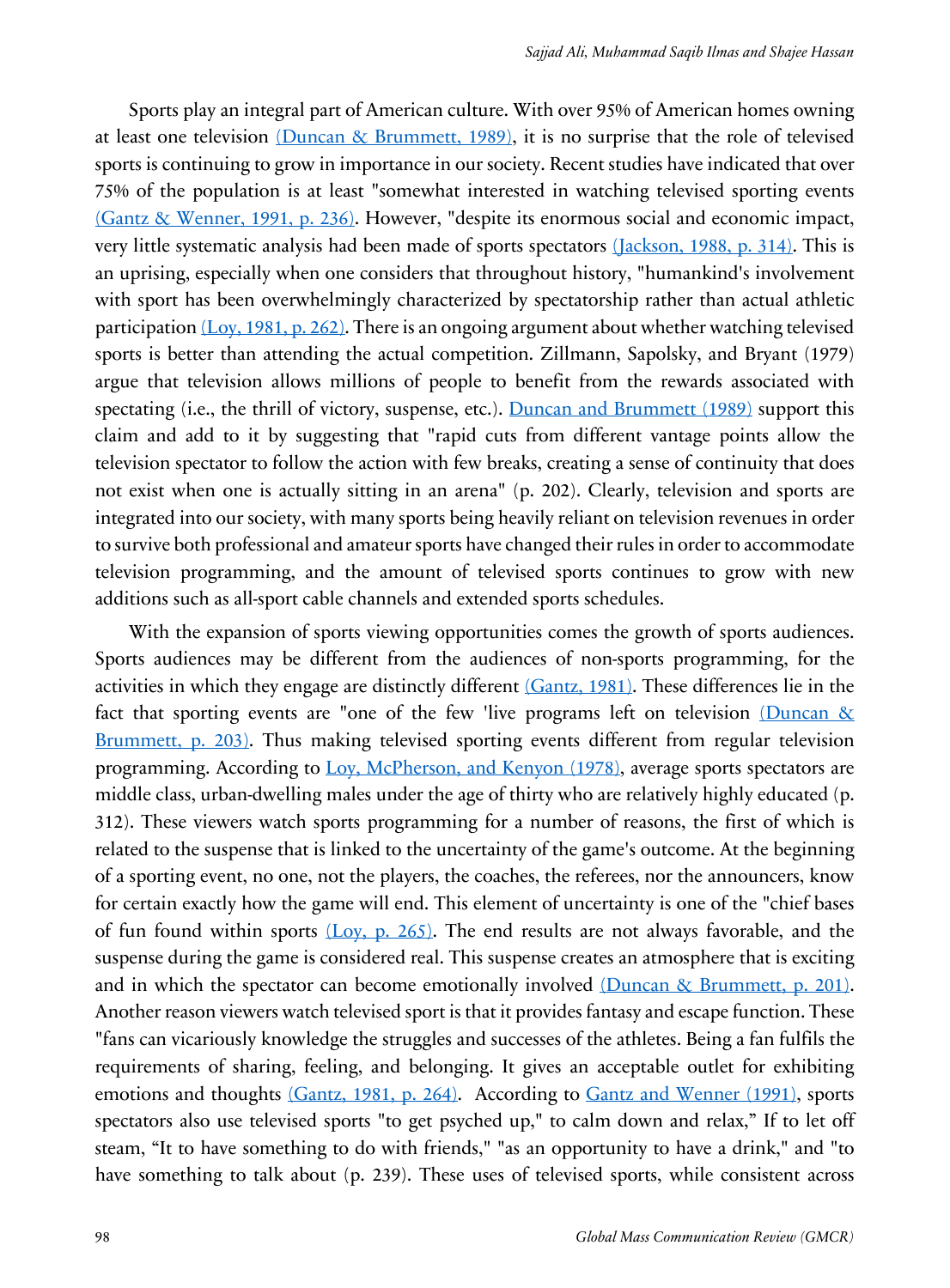different types of sports programming, vary greatly from the uses of regular television viewing, as do the activities in which sports spectators engage during viewing.

It may be concluded here after examining different studies that sports play an integral part in society, and it has become the recognition of a healthy nation too on the globe. According to the studies, the majority of the population, especially the youth, take more interest in watching sports events on Television 24/7. It is also found that the information level of the audience is also increased, and sports channels persuade the youth too to learn about games and techniques used in sports. The relationship between media and sports also established a sports' viewing culture not only in the region but also globally.

## **Theoretical Framework**

This study is planned to analyze the "impact of watching TV sports channels in promotion of sports activities among the students of the University of Sargodha. The main focus of the study is to discover the impact of sports TV on University students for the promotion of sports activities. The Uses and Gratifications Theory argues that audiences use media to meet their needs and fulfil their personal gratification (Lee, 2009, p. 16). According to Blumler and Katz, as cited in Wang et al. (2016), this theory emphasizes the active role of the audience in making choices and being goal-directed (p. 2). An individual's goals and priorities drive what information is consumed and by what means he or she uses to consume that information. According to Rubin (as cited in Liu, 2010), audiences can be divided into ritualized and instrumental audiences. A ritualized audience focuses on the medium itself rather than the content. The ritualized audience is more habitual in their actions. In comparison, an instrumental audience, who is goal-oriented, selects the media based on their content. According to Sicilia et al. (2016), the gratification of individual needs in a virtual community depends on the perceived value of being a member (p. 17). Virtual communities offer functional, social, and entertainment values. The functional values allude to an individual's need to give and seek information and advice. Social values cover friendship and social enhancement. Finally, entertainment values are fun and relaxation from an individual's interaction with others. The theory is useful because it illustrates that people gravitate to sports media to satisfy the needs they have. Sports entities must embrace this theory, recognizing the public is pursuing quality content that satisfies particular needs they have through strategic messaging. Sports communication entities must understand the public's search for information and frame their messages strategically to stand out amongst other content.

## **Hypotheses**

- More exposure to TV sports channels more the information level of UOS students.
- It is more likely that the students take an interest in more than one sports channel for getting information about sports.
- It is more likely that live coverage is more watched than recorded on sports channels by students.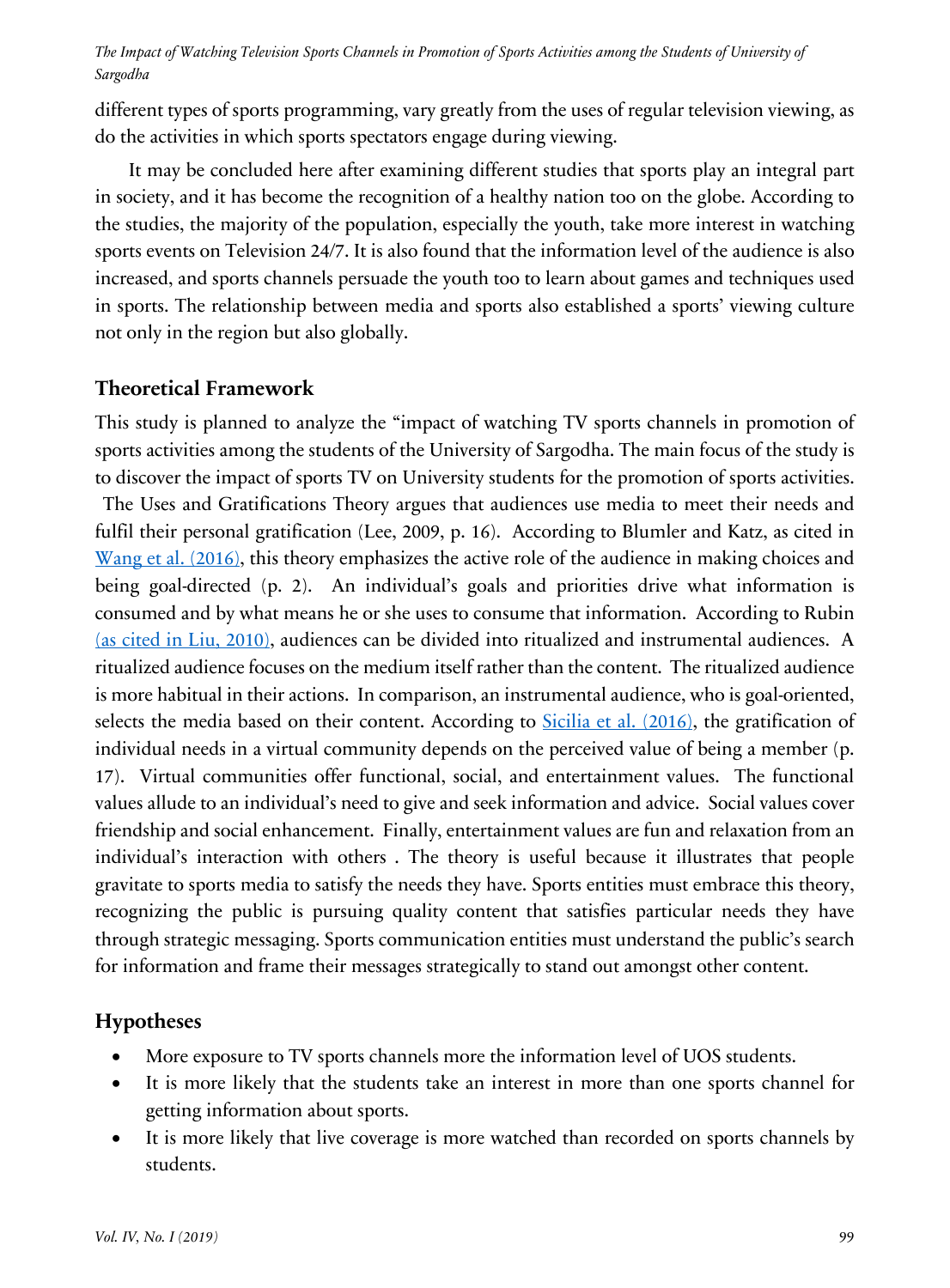It is more likely that sports channels are influential for students to adopt sports activities.

# **Methodology**

The nature of the study, the survey research method was used to study the extent of the effects of sports television channels on university students. This study was launched to explore the effects of sports channels on university students. Keeping in view of the nature of the study, survey research was considered as an appropriate method for analyzing the effects of the sports television channels. The population of this study will be the students of the university of Sargodha from different departments. The purpose of the study is to explore the consumption habits of university students to the sports television channels contents and its correlation with their adoption level. Purposive sampling is a sampling technique in which the sample is selected based on the knowledge of a population and the purpose of the study. The Stratified and purposive sampling techniques were applied through a mix-method to collect the data from the respondents. In this research, a Stratified and purposive sampling technique is used by the researcher through which specification characteristics of the respondent's demographics.

# **Findings**

With the invention of sports channels, people have a lot of dependency on them for a variety of purposes. For the almost last one-decade, several private sports channels are not only launched, but they are also in a race of cut-throat-competition. These channels are providing awareness and show a variety of programs, and the people in one way or the other consume the information for getting knowledge about different sports. The results, however, revealed a significant difference between the viewers very often and sometimes watching habits. The overall (70.6%) and the viewers both the gender that is male (41.6%) and female (29.1%) and both the Upto graduation (38.1%) and the Above graduation (32.5%) viewers significantly very often expose to private sports channels as compared to their cross categories, i.e., sometimes and never.

|                   |         |      | Gender |            | <b>Class</b> |                 | <b>Discipline</b> |  |
|-------------------|---------|------|--------|------------|--------------|-----------------|-------------------|--|
|                   | Overall | Male | Female | Up to      | Above        | <b>Natural</b>  | Social            |  |
|                   |         |      |        | Graduation | Graduation   | <b>Sciences</b> | <b>Sciences</b>   |  |
| <b>PTV Sports</b> |         |      |        |            |              |                 |                   |  |
| Very              |         |      |        |            |              |                 |                   |  |
| Frequently        | 57.8    | 32.8 | 25.0   | 26.9       | 30.9         | 24.4            | 33.4              |  |
| Somewhat          | 30.3    | 12.8 | 17.5   | 16.6       | 13.8         | 19.1            | 11.3              |  |
| <b>Never</b>      | 11.9    | 4.4  | 7.5    | 6.6        | 5.3          | 6.6             | 5.3               |  |
| Geo Super         |         |      |        |            |              |                 |                   |  |
| Very              | 70.6    | 41.6 | 29.1   | 38.1       | 32.5         | 32.2            | 38.4              |  |
| Frequently        |         |      |        |            |              |                 |                   |  |
| Somewhat          | 39.7    | 19.7 | 20.0   | 19.7       | 20.0         | 21.6            | 18.1              |  |

| Table 1. Watching Sports Channels |  |  |
|-----------------------------------|--|--|
|                                   |  |  |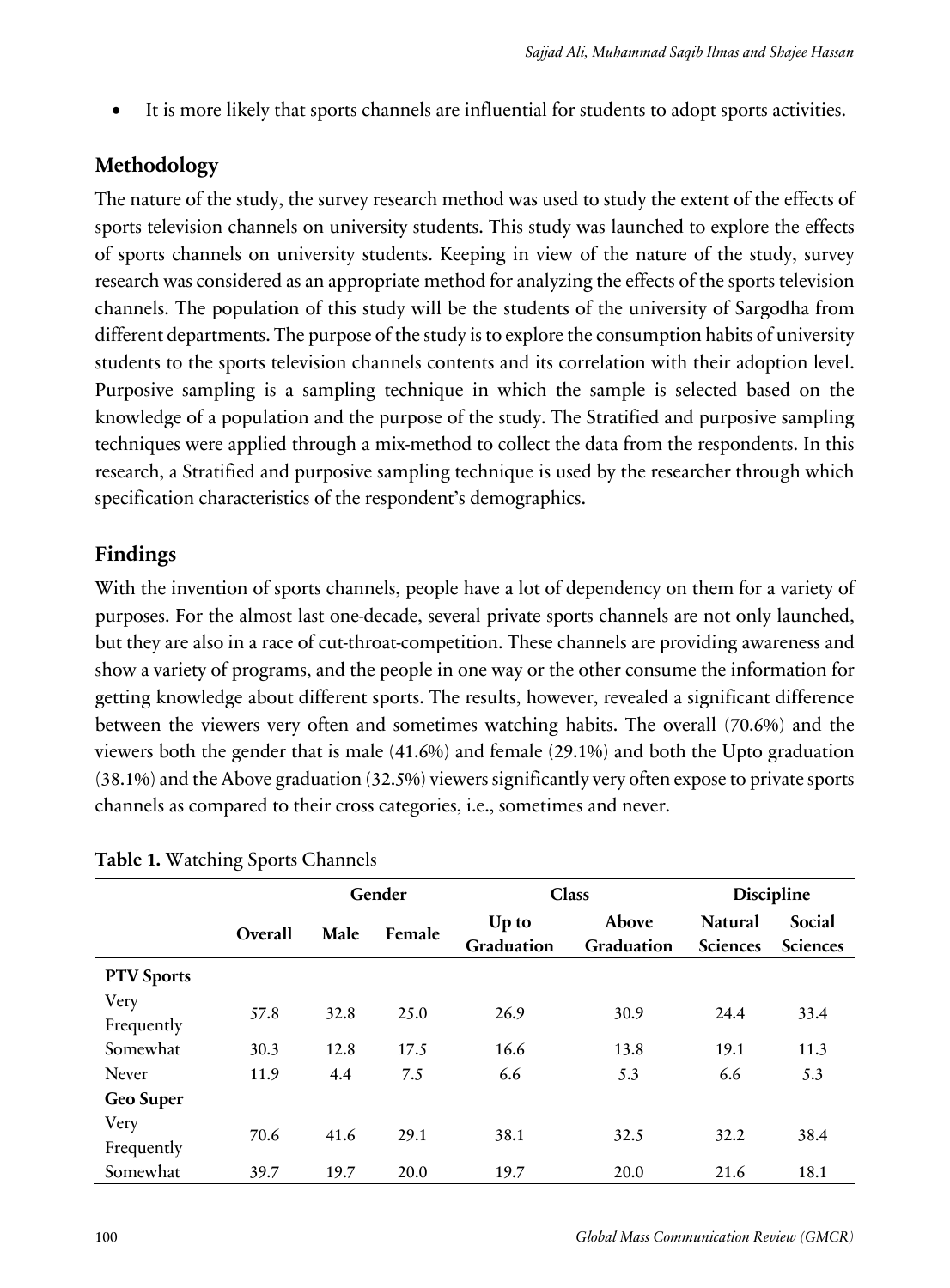| Never              | 16.6 | 5.9  | 10.6 | 6.6  | 10.0 | 9.4  | 7.2  |
|--------------------|------|------|------|------|------|------|------|
| Ten Sports         |      |      |      |      |      |      |      |
| Very<br>Frequently | 38.1 | 23.1 | 15.0 | 16.9 | 21.3 | 18.1 | 20.0 |
| Somewhat           | 40.0 | 20.0 | 20.0 | 23.4 | 16.6 | 19.1 | 20.9 |
| Never              | 21.9 | 6.9  | 15.0 | 9.7  | 12.2 | 12.8 | 9.1  |
| <b>Star Sports</b> |      |      |      |      |      |      |      |
| Very<br>Frequently | 27.2 | 18.1 | 9.1  | 13.1 | 14.1 | 9.4  | 17.8 |
| Somewhat           | 42.2 | 23.4 | 18.8 | 22.8 | 19.4 | 22.5 | 19.7 |
| Never              | 30.6 | 8.4  | 22.2 | 14.1 | 16.6 | 18.1 | 12.5 |

*The Impact of Watching Television Sports Channels in Promotion of Sports Activities among the Students of University of Sargodha*

The overall findings of the study Table 1.1 reveal that the viewers significantly spend more than 2 hours watching Geo super Star sports (12.2%) with a minor difference between Ten sports (11.1 %) and Ten sports (10.0%). The comparison of the low and heavy time consumption pattern of time spending on sports channels reveals that low time spending viewers significantly watch Star Sports. The viewers who consumed heavy time watching on sports channels are significantly exposed to Geo super. Reasons behind their heavy watching habit are that they like Geo Super more because of anchor, story, and presentation style, latest sports event national and international.

|                   | <b>PTV</b> Sports | Geo Super | <b>Ten Sports</b> | <b>Star Sports</b> |
|-------------------|-------------------|-----------|-------------------|--------------------|
| $30 \text{ min}$  | 41.9              | 44.7      | 48.4              | 55.0               |
| 1 hour            | 24.1              | 25.9      | 22.2              | 15.1               |
| $1.30$ hour       | 11.3              | 19.7      | 16.3              | 11.9               |
| 2 hours           | 6.6               | 12.2      | 10.0              | 11.1               |
| more than 2 hours | 7.8               | 5.9       | 3.1               | 6.9                |

**Table 2.** Time Spending

#### **Table 3 Purpose to Watch Sport Channels**

One of the study's most focal area is to explore viewers show their interest in watching sports channels. The results of table 1.3 illustrate very frequently the difference between the viewers' extent to get entertain (31.6 %) from all the selected sports channels. Results show that viewers used sports channels for information on sports channels and also in sports activities (29.4%). The results reveal little difference between the education and passing time extent of purpose taken in sports channels but not at a significant level. It is also evident from the overall findings that most of the viewers perceive the sports channels as entertainment purpose (55.7%) with the comparison information (51.0%) and fallow with (40.6%) and for the killing time (40.6 %).

**Information Education Entertainment For Time Killing**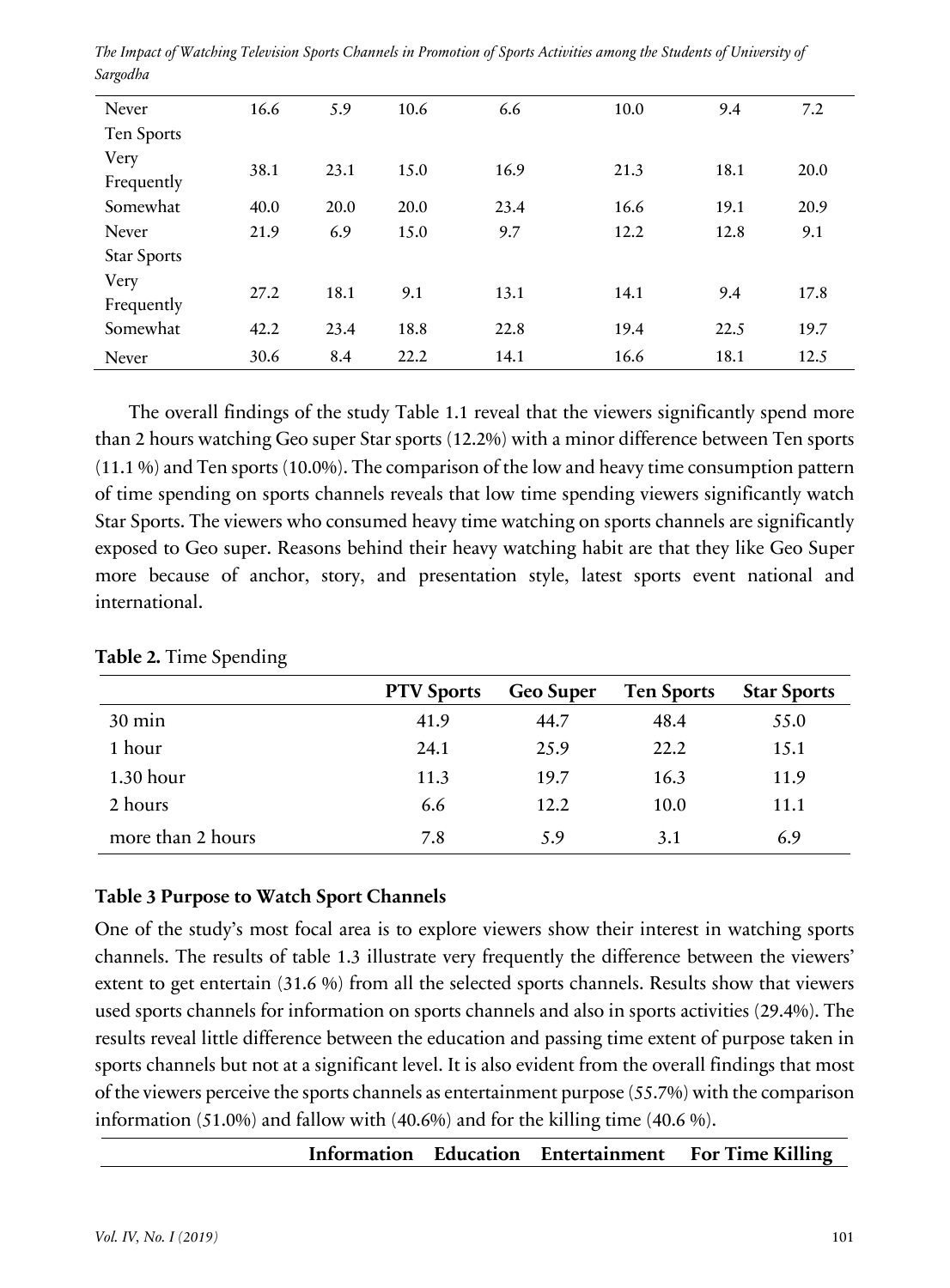| Sajjad Ali, Muhammad Saqib Ilmas and Shajee Hassan |  |  |  |  |
|----------------------------------------------------|--|--|--|--|
|----------------------------------------------------|--|--|--|--|

| Very Frequently | 29.4 | 17.2 | 31.6 | 17.8 |
|-----------------|------|------|------|------|
| Frequently      | 31.6 | 33.4 | 24.1 | 22.8 |
| Somewhat        | 20.3 | 22.5 | 26.3 | 26.3 |
| Rarely          | 11.3 | 17.5 | 13.4 | 21.9 |
| Not at all      | 7.5  | 9.4  | 4.7  | 11.3 |

#### **Table 4 Getting Information from Sports Channels**

This Chi-square test shows the results that respondents get information about sports more than one TV sports channel significantly. It proves the hypothesis "*It is more likely that the students take an interest in more than one sports channel for getting information about sports*" as true.

|                    |                               | Value               | df | Asymp. Sig. (2-sided) |
|--------------------|-------------------------------|---------------------|----|-----------------------|
|                    | PTV Sports Pearson Chi-Square | 4.270 <sup>a</sup>  |    | .022                  |
| Geo Super          | Pearson Chi-Square            | $4.750^{\circ}$     |    | .078                  |
| Ten Sports         | Pearson Chi-Square            | $21.120^a$          |    | .320                  |
| <b>Star Sports</b> | Pearson Chi-Square            | 15.170 <sup>a</sup> |    | .004                  |

### **Table 5 Preference to Watch Types of Transmission**

The t-test shows that respondents prefer to watch live coverage of sports as compare to recorded significantly. This result also supports the hypothesis, "*It is more likely that live coverage is more watched than recorded at sports channels by students*".

### **Independent Samples Test**

|                               |                    |              | <b>Levene's Test</b><br>for Equality | t-test for Equality of Means |            |                        |                    |                          |         |                   |
|-------------------------------|--------------------|--------------|--------------------------------------|------------------------------|------------|------------------------|--------------------|--------------------------|---------|-------------------|
|                               |                    |              | of Variances                         |                              |            |                        |                    |                          |         |                   |
|                               |                    |              |                                      |                              |            |                        |                    |                          |         | 95%               |
|                               |                    |              |                                      |                              |            |                        |                    |                          |         | Confidence        |
|                               |                    |              |                                      |                              |            |                        |                    |                          |         | Interval of the   |
|                               |                    |              |                                      |                              |            |                        |                    |                          |         | <b>Difference</b> |
|                               |                    | $\mathbf{r}$ | $\ddot{\mathbf{s}}$                  |                              | $\ddot{ }$ | $Sig. (2 -$<br>tailed) | Mean<br>Difference | Difference<br>Std. Error | Lower   | Upper             |
| of sports<br>coverage<br>Live | variances<br>Equal | .095         | .038                                 | $-0.052$                     | 318        | .958                   | $-.006$            | .120                     | $-.242$ | .230              |

events by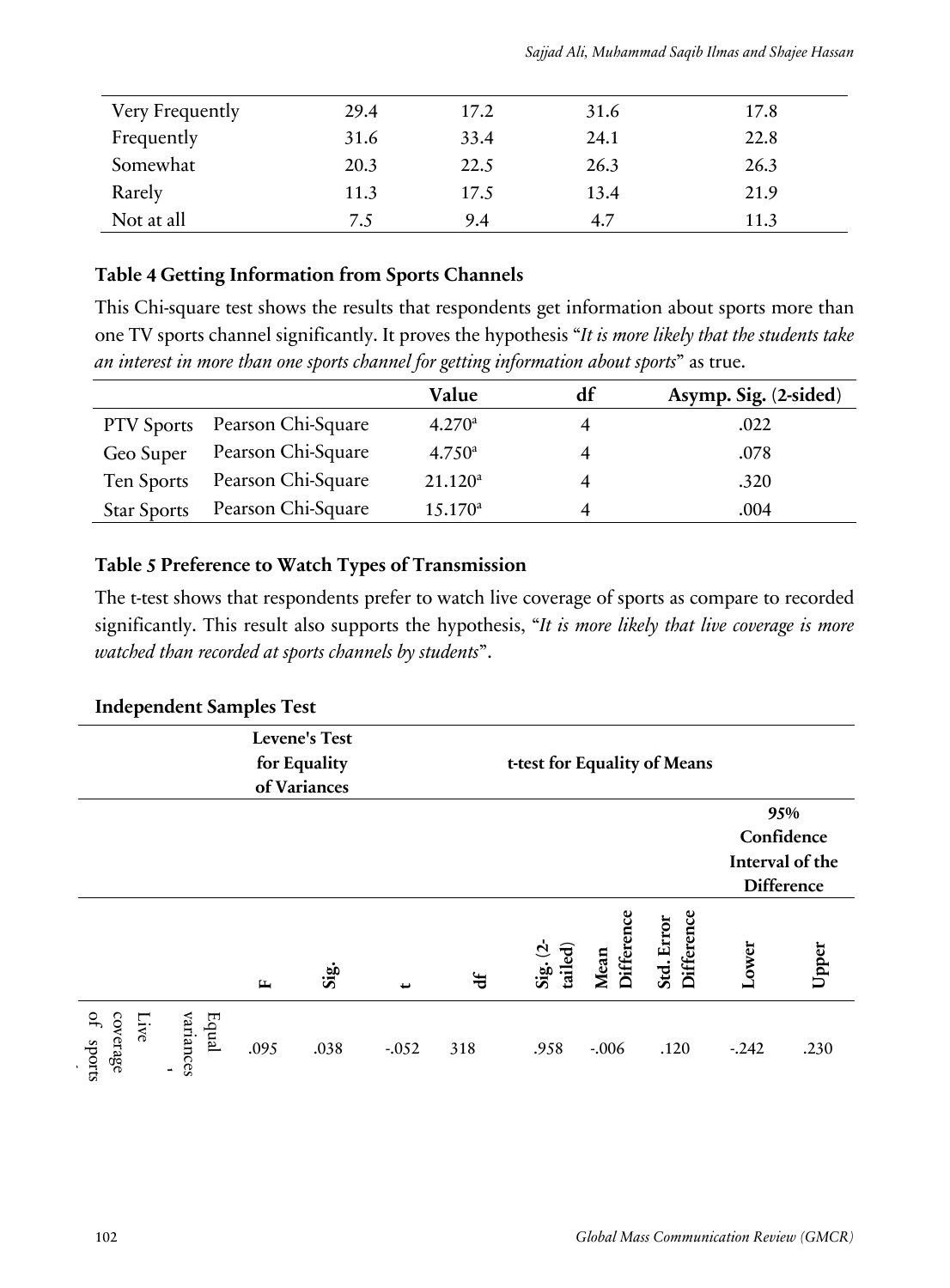| Equal<br>variances<br>$\blacksquare$                           |      |      | $-.052$  | 317.999 | .958 | $-.006$ | .120 | $-.242$ | .230 |
|----------------------------------------------------------------|------|------|----------|---------|------|---------|------|---------|------|
| Equal<br>shorts<br>variances<br>Recorded<br>channels<br>events | .044 | .834 | $-1.369$ | 318     | .172 | $-188$  | .137 | $-457$  | .082 |
| coverage<br>by sports<br>Equal<br>variances<br>$\mathbf{r}$    |      |      | $-1.369$ | 317.973 | .172 | $-.188$ | .137 | $-457$  | .082 |

#### **Table 6 Increase in the Information Level of Viewers**

|                                          | variances                         | Equal   |                    |                                                                                                                                                                                                                                                                                                                                              | $-0.052$ | 317.999 |     | .958                                | $-0.06$                   | .120                           | $-.242$                      | .230                |
|------------------------------------------|-----------------------------------|---------|--------------------|----------------------------------------------------------------------------------------------------------------------------------------------------------------------------------------------------------------------------------------------------------------------------------------------------------------------------------------------|----------|---------|-----|-------------------------------------|---------------------------|--------------------------------|------------------------------|---------------------|
| Recorded<br>hannel.                      | variances                         | Equal   | .044               | .834                                                                                                                                                                                                                                                                                                                                         | $-1.369$ | 318     |     | .172                                | $-188$                    | .137                           | $-457$                       | .082                |
| shorts events by sports<br>coverage<br>q | Equal<br>variances                |         |                    |                                                                                                                                                                                                                                                                                                                                              | $-1.369$ | 317.973 |     | .172                                | $-188$                    | .137                           | $-457$                       | .082                |
|                                          | <b>Independent Samples t-Test</b> |         |                    | Table 6 Increase in the Information Level of Viewers<br>This statistical result shows that the information level of viewers is increased significantly who<br>watch the sports channel. It also supports the hypothesis, "More the exposure to TV sports channels,<br>more the information level of students of the University of Sargodha". |          |         |     |                                     |                           |                                |                              |                     |
|                                          |                                   |         |                    | Levene's Test for Equality of Variances                                                                                                                                                                                                                                                                                                      |          |         |     |                                     |                           |                                | t-test for Equality of Means |                     |
|                                          |                                   |         |                    |                                                                                                                                                                                                                                                                                                                                              |          |         |     |                                     |                           |                                | ೩                            | $95\%$<br>Confidenc |
|                                          |                                   |         |                    |                                                                                                                                                                                                                                                                                                                                              |          |         |     |                                     |                           |                                | Interval<br>the              |                     |
|                                          |                                   |         |                    | 豆                                                                                                                                                                                                                                                                                                                                            |          |         | Ŧ   | $\frac{\text{Sig.}}{\text{tailed}}$ | <b>Difference</b><br>Mean | <b>Differenc</b><br>Std. Error | Lower                        | Upper               |
| Ę<br>nformati                            | ncrease                           | assumed | Equal<br>variances | .350                                                                                                                                                                                                                                                                                                                                         | .055     | 1.162   | 318 | .246                                | .144                      | .124                           | $-.100$                      | .387                |
|                                          |                                   |         |                    | Table 7 Influenced to Adopt the Sports<br>ANOVA test shows the significant values regarding sports to adopt under the influence of sports<br>channels. The empirical results also strengthen the hypothesis "It is more likely that sports channels<br>are influential for students to adopt sports activities".                             |          |         |     |                                     |                           |                                |                              |                     |

#### **Independent Samples t-Test**

## **Table 7 Influenced to Adopt the Sports**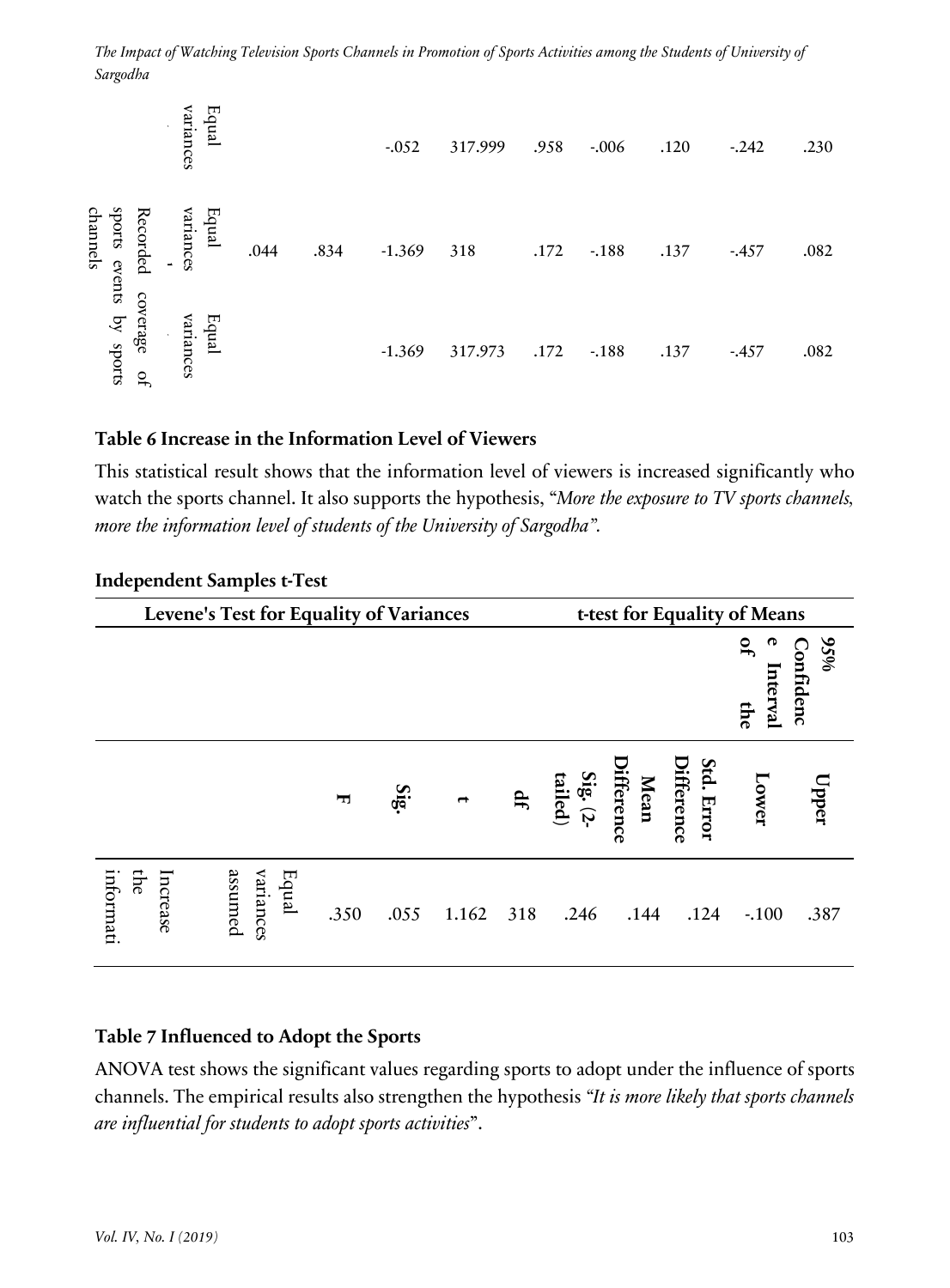|                                                            |                       | Sum of<br><b>Squares</b> | df           | Mean<br>Square | F     | Sig.  |
|------------------------------------------------------------|-----------------------|--------------------------|--------------|----------------|-------|-------|
| Sports channels influence to adopt the<br>Cricket sports   | <b>Between Groups</b> | 8.631                    | $\mathbf{1}$ | 8.631          | 5.762 | 0.017 |
|                                                            | Within Groups         | 474.837                  | 317          | 1.498          |       |       |
|                                                            | Total                 | 483.467                  | 318          |                |       |       |
| Sports channels influence to adopt Football<br>sports      | <b>Between Groups</b> | 8.306                    | $\mathbf{1}$ | 8.306          | 5.517 | 0.019 |
|                                                            | Within Groups         | 477.218                  | 317          | 1.505          |       |       |
|                                                            | Total                 | 485.524                  | 318          |                |       |       |
| Sports channels influence to adopt the<br>Hockey sports    | <b>Between Groups</b> | 0.399                    | $\mathbf{1}$ | 0.399          | 0.367 | 0.545 |
|                                                            | Within Groups         | 344.642                  | 317          | 1.087          |       |       |
|                                                            | Total                 | 345.041                  | 318          |                |       |       |
| Sports channels influence to adopt Tennis<br>sports        | <b>Between Groups</b> | 6.646                    | $\mathbf{1}$ | 6.646          | 5.055 | 0.025 |
|                                                            | Within Groups         | 416.74                   | 317          | 1.315          |       |       |
|                                                            | Total                 | 423.386                  | 318          |                |       |       |
| Sports channels influence to adopt the<br>Athletics sports | <b>Between Groups</b> | 9.082                    | $\mathbf{1}$ | 9.082          | 7.25  | 0.007 |
|                                                            | Within Groups         | 397.087                  | 317          | 1.253          |       |       |
|                                                            | Total                 | 406.169                  | 318          |                |       |       |
| Sports channels influence to adopt the<br>Wrestling sports | <b>Between Groups</b> | 5.185                    | $\mathbf{1}$ | 5.185          | 3.106 | 0.079 |
|                                                            | Within Groups         | 529.253                  | 317          | 1.67           |       |       |
|                                                            | Total                 | 534.439                  | 318          |                |       |       |
| Sports channels influence to adopt the<br>Wrestling sports | <b>Between Groups</b> | 9.042                    | $\mathbf{1}$ | 9.042          | 7.326 | 0.007 |
|                                                            | Within Groups         | 391.259                  | 317          | 1.234          |       |       |
|                                                            | Total                 | 400.301                  | 318          |                |       |       |

#### **ANOVA**

## **Discussion**

This is evident from the findings of the study. The results, however, revealed a significant difference between the viewers very often and sometimes watching habits. The overall (70.6%) and the viewers both the gender that is male (41.6%) and female (29.1%) and both the Upto graduation (38.1%) and the Above graduation (32.5%) viewers significantly very often expose to private sports channels as compared to their cross categories, i.e., sometimes and never. "The overall findings of the study that the viewers significantly spend more than 2 hours on watching Geo superstar sports (12.2%) with the miner difference ten sports (11.1 %) and Ten sports (10.0%). The comparison of the low and heavy time consumption pattern of time spending on sports channels reveals that low time spending viewers significantly watch Star Sports. The viewers who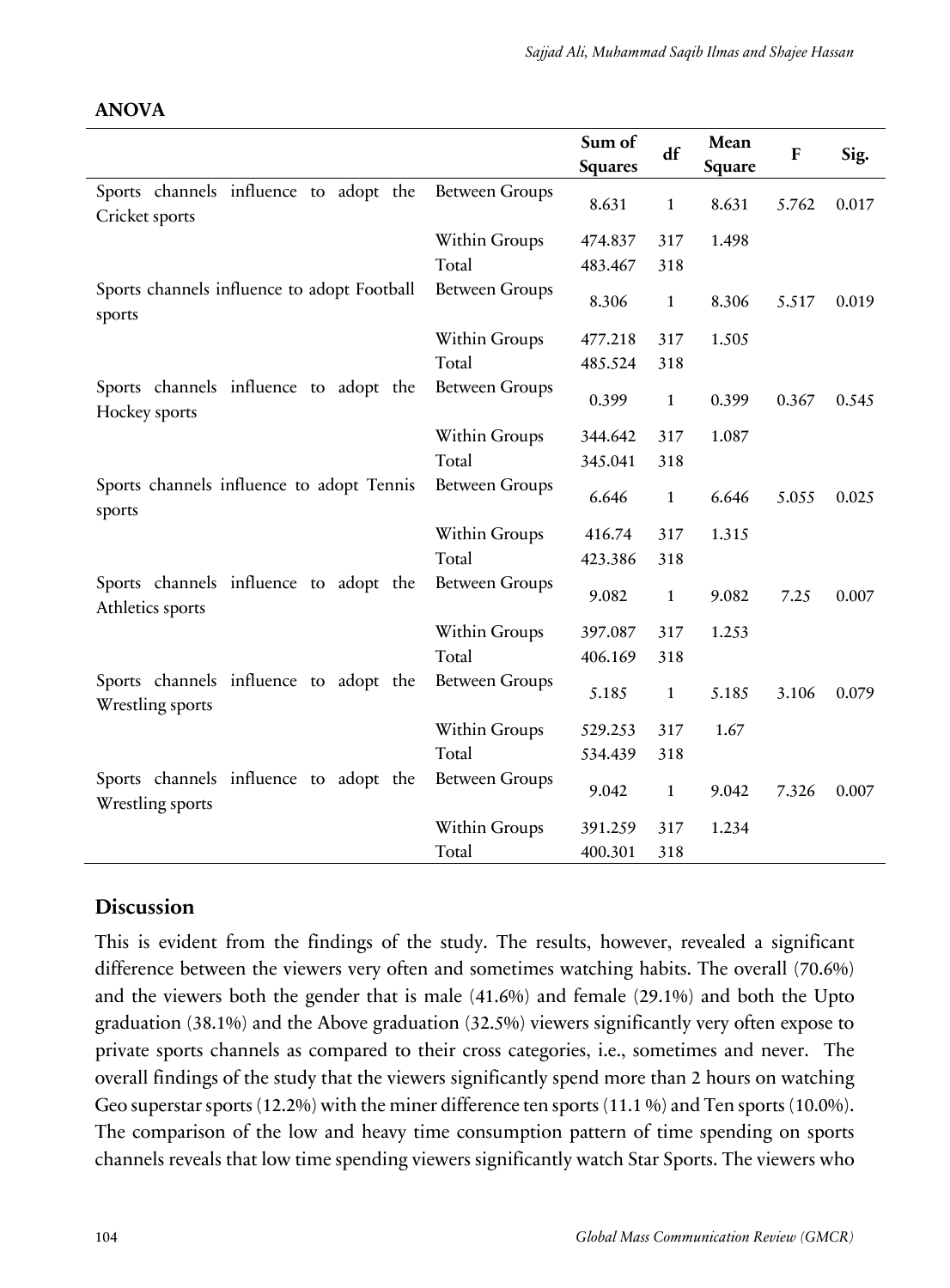consumed heavy time watching on sports channels are significantly exposed to Geo super. Reasons behind their heavy watching habit are that they like Geo Super more because of anchor, story, and presentation style, latest sports event national and international."

One of the study's most focal areas is to explore the viewer's showing their interest in watching sports channels. The result is very frequently the difference between the viewers' extent to get entertain (31.6 %) from all the selected sports channels. Results show that viewers used sports channels for information on sports channels and also in sports activities (29.4%). The results reveal little difference between the education and passing time extent of purpose taken in sports channels but not at significant level. It is also evident from the overall findings that most of the viewers perceive the sports channels as entertainment purpose  $(55.7\%)$  with the comparison information (51.0%), and fallow with (40.6%) and for the killing time (40.6 %).

The Chi-square test used in question 4 shows the results that respondents get information about sports more than one TV sports channel significantly. It proves the hypothesis"It is more likely that the students take an interest in more than one sports channel for getting information about sports" as true. Results regarding their likeness about the contents of sports channels programs reveal somewhat difference between the overall viewers. Results regarding their liking of cricket programs reveal that (59.1%) viewers very significantly and liking the football's content (23.1%) selected sports channels as compared to the Hockey (12.8%) and Tennis (11.9%) and Athletics (8.8%). Liking Wrestling (8.4%) and other game liking percentage are (9.4).

The result shows that (59%) of respondents pay very much attention to world cups and (44 %) pay very much attention to international sports events. Similarly, the table shows (21%) of respondents pay very much attention to national events and (24 %) pay very much attention to regional sports events. T-test applied in question 7 shows that respondents prefer to watch live coverage of sports as compare to recorded significantly. This result also supports the hypothesis, "It is more likely that live coverage is more watched than recorded at sports channels by students". Study shows (39%) of respondents get very much information from the newspaper and (34 %) get very much information from internet sports events. Table shows (19%) of respondents get very much information from the magazine and (18 %) get very much information from interpersonal communication, and (17%) get very much information from the radio.

This statistical result shows that the information level of viewers is increased significantly who watch the sports channel. It also supports the hypothesis "More the exposure to TV sports channels more the information level of students of the University of Sargodha"**.**(41%) of respondents prefer to watch news channels and same value (23 %) respondents prefer to watch drama and film channels. Table shows (23 %) respondents prefer to watch music channels, and (17 %) respondents prefer to watch the documentary, and (16%) respondents prefer to watch lifestyle channels. According to the study (38%) of respondents get satisfaction from PTV sports, and (28 %) of respondents get satisfaction from Geo sports. Similarly, the table shows (18%) of respondents get satisfaction from Ten sports and (16 %) of respondents get satisfaction from Star sports.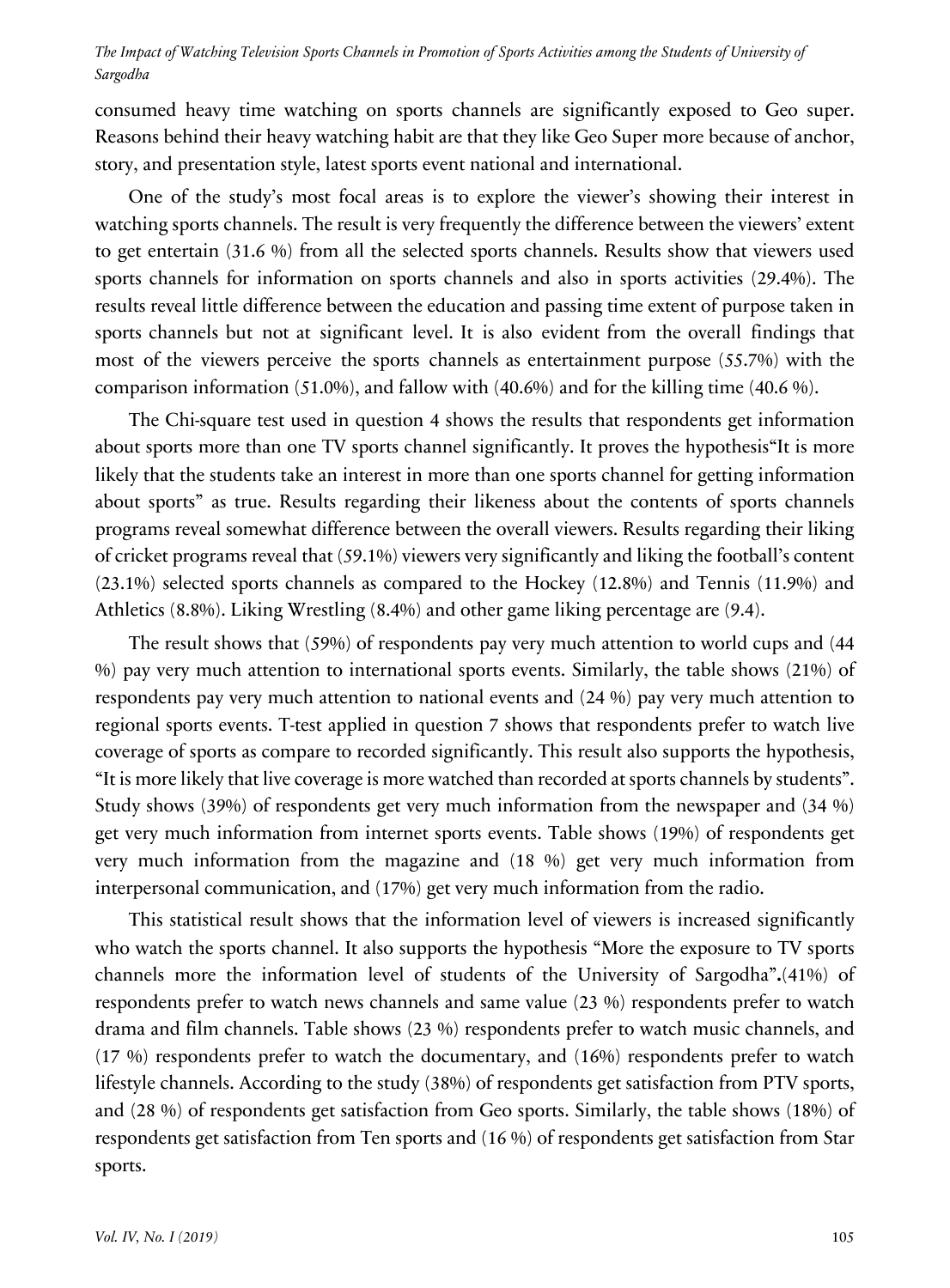As table 5.12 shows that (36%) of respondents pay very much attention to the game, and (27 %) pay very much attention to players. Similarly, the table shows the same (20%) of respondents pay very much attention to game technique and sports quiz. (19 %) to commentary, (17%) to game rules and (11%) pay very much attention to spectators and advertisements. ANOVA test shows in question no.13 that the significant values regarding sports to adopt under the influence of sports channels. The empirical results also strengthen the hypothesis "It is more likely that sports channels are influential for students to adopt sports activities". Table 5.14 shows that (32%) of respondents think that sports channels are much influential for the adoption of sports activities. (30%) think very much influence and (26%) think that influence is somewhat. (10%) rarely says influence, and according to (2.2%), sports channels don't influence the adoption of sports.

### **Conclusion**

This study was designed to explore the impacts of the most popular sports channels (PTV Sports, Geo Super, Ten Sports, Star Sports) on the male and female students of the University of Sargodha. With the invention of sports channels, people have a lot of dependency on them for a variety of purposes. For the almost last one-decade, several private sports channels are not only launched, but they are also in a race of cut-throat-competition. These channels are providing awareness and show a variety of programs, and the people in one way or the other consume the information for getting knowledge about different sports. That is why these sports channels have gained immense popularity among the viewers. The data for this study is collected through the use of a well-designed questionnaire. Chi-square test and other statistical tests like ANOVA and t-Test are applied to test the hypothesis. The finding shows that more the exposure to TV sports channels more the information level of students of the University of Sargodha. And it is also established that viewers watch more than one channel to seek information about sports